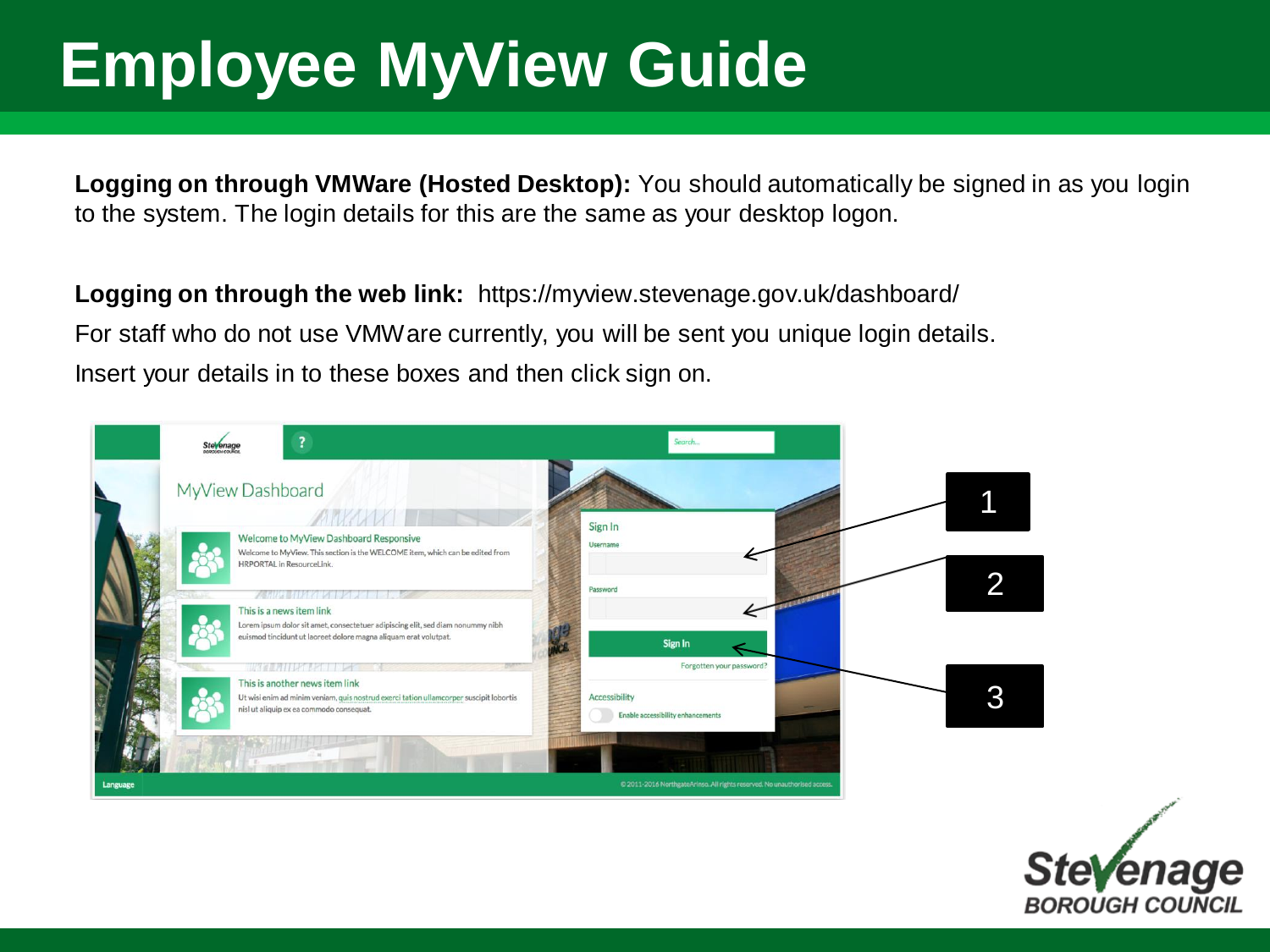# **How to View your Payslips**

After logging on, your MyView Dashboard will be displayed.

In the centre of the **Dashboard** you will see a **Pay Documents** box. This is where your three most recent payslips will be displayed, from April 1<sup>st</sup> 2017.

When you receive your payslip, an envelope will appear in this box. To view the payslip simply click on the envelope and it will open.



BOROUGH COUNCIL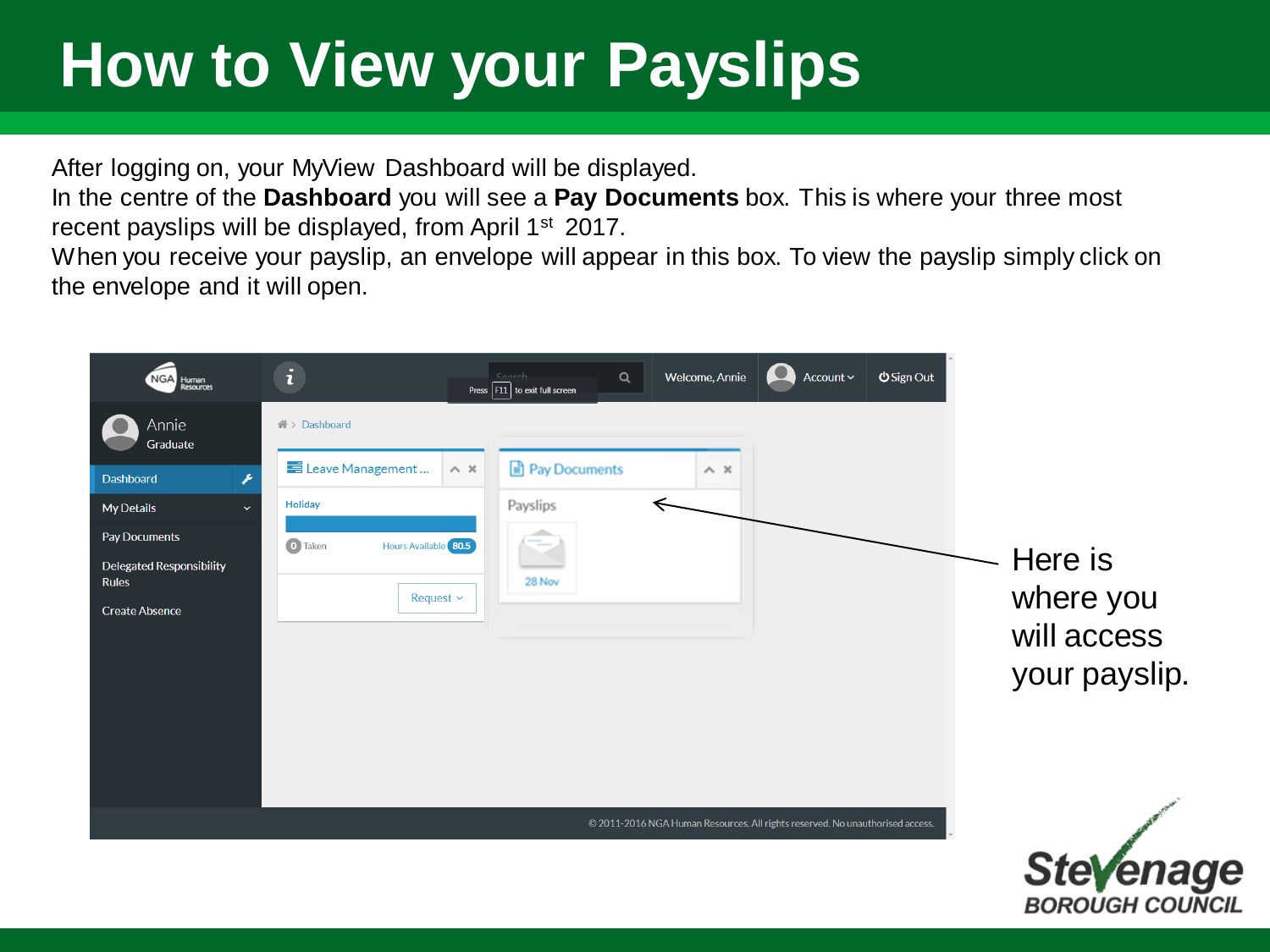## **How to View your Payslips**

The payslips look very similar to what staff currently receive. If you would like to print or save your payslip then **scroll** to the bottom of the screen and select **Print** then go to the left hand side menu

To print :. Click on the print icon

To save : Click in the change box and then click save as PDF. This will change the print button to a save button and the payslip can then be saved

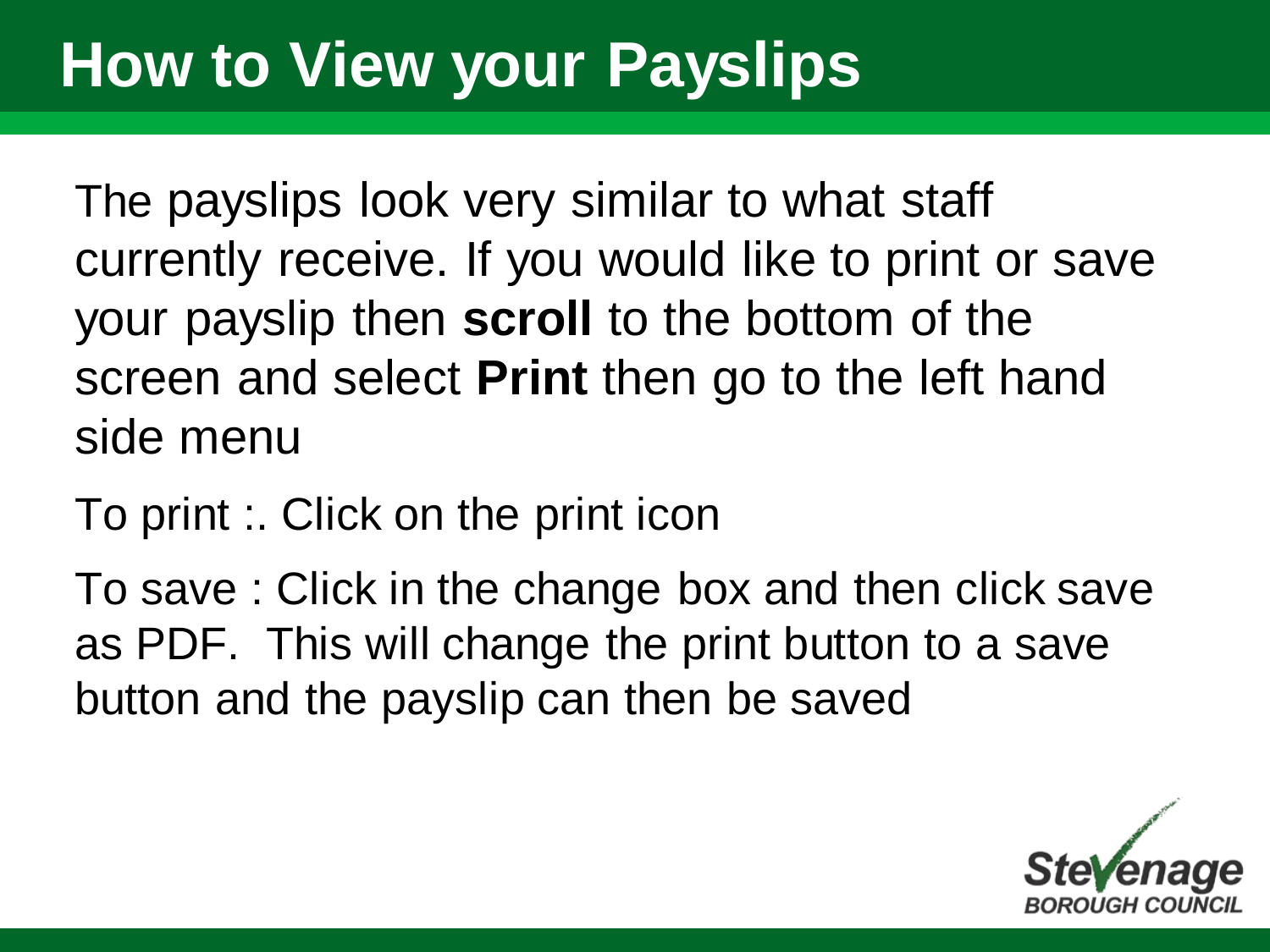## **How to View your Payslips**

The 'Pay Documents **box** on your dashboard only displays the three most recent payslips. To view more historical payslips click '**Pay Documents**' on the left hand side bar.



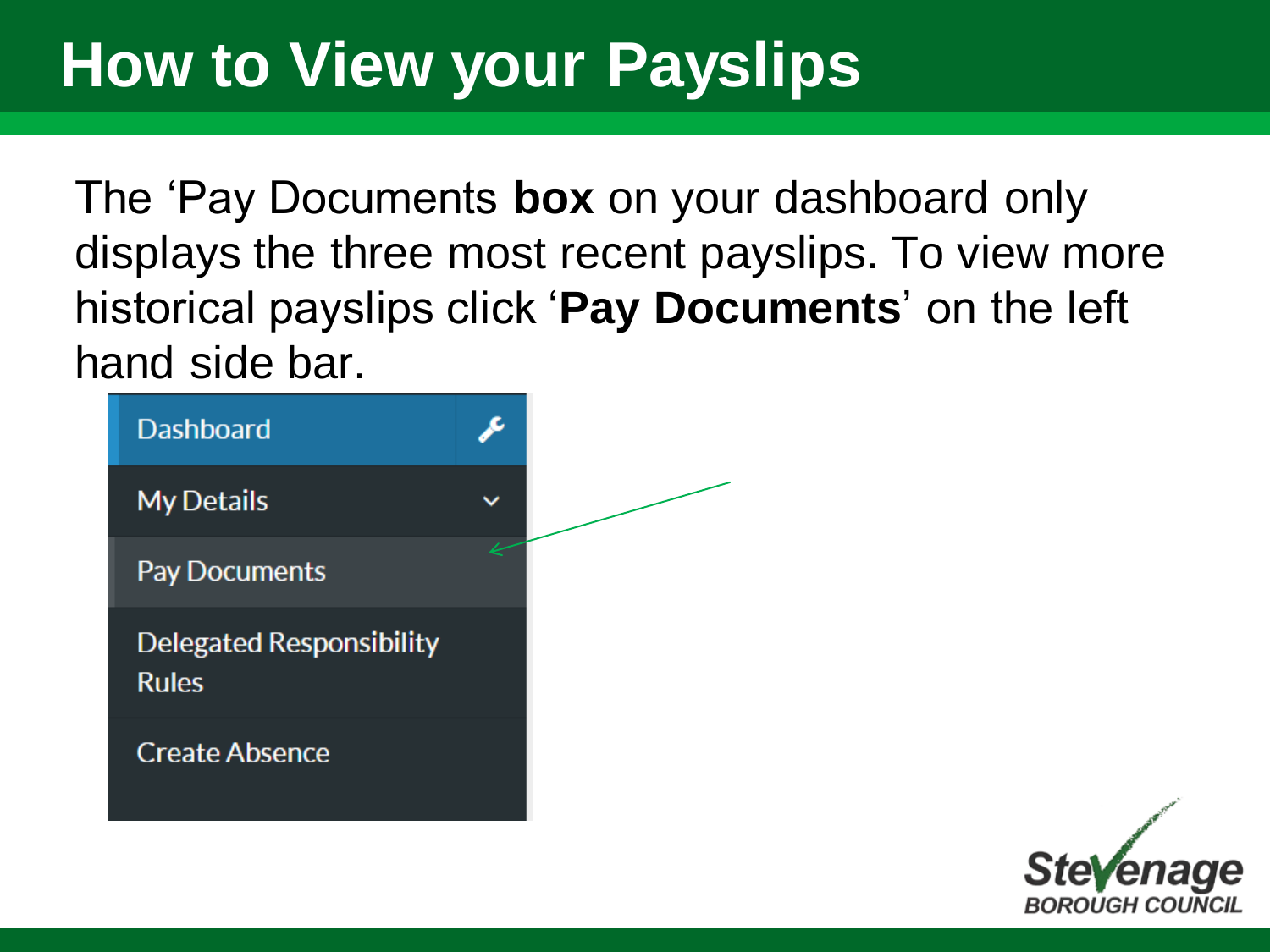The payslips available online will begin with your April 2017 payslip. All of your payslips and P60's will be stored here. Once a payslip history has started to build up, there will be a list of payslips for you to view. Select the relevant date of the payslip you want to see from the drop down arrow. Once you have looked at your payslip click **Dashboard** on the left had side bar.



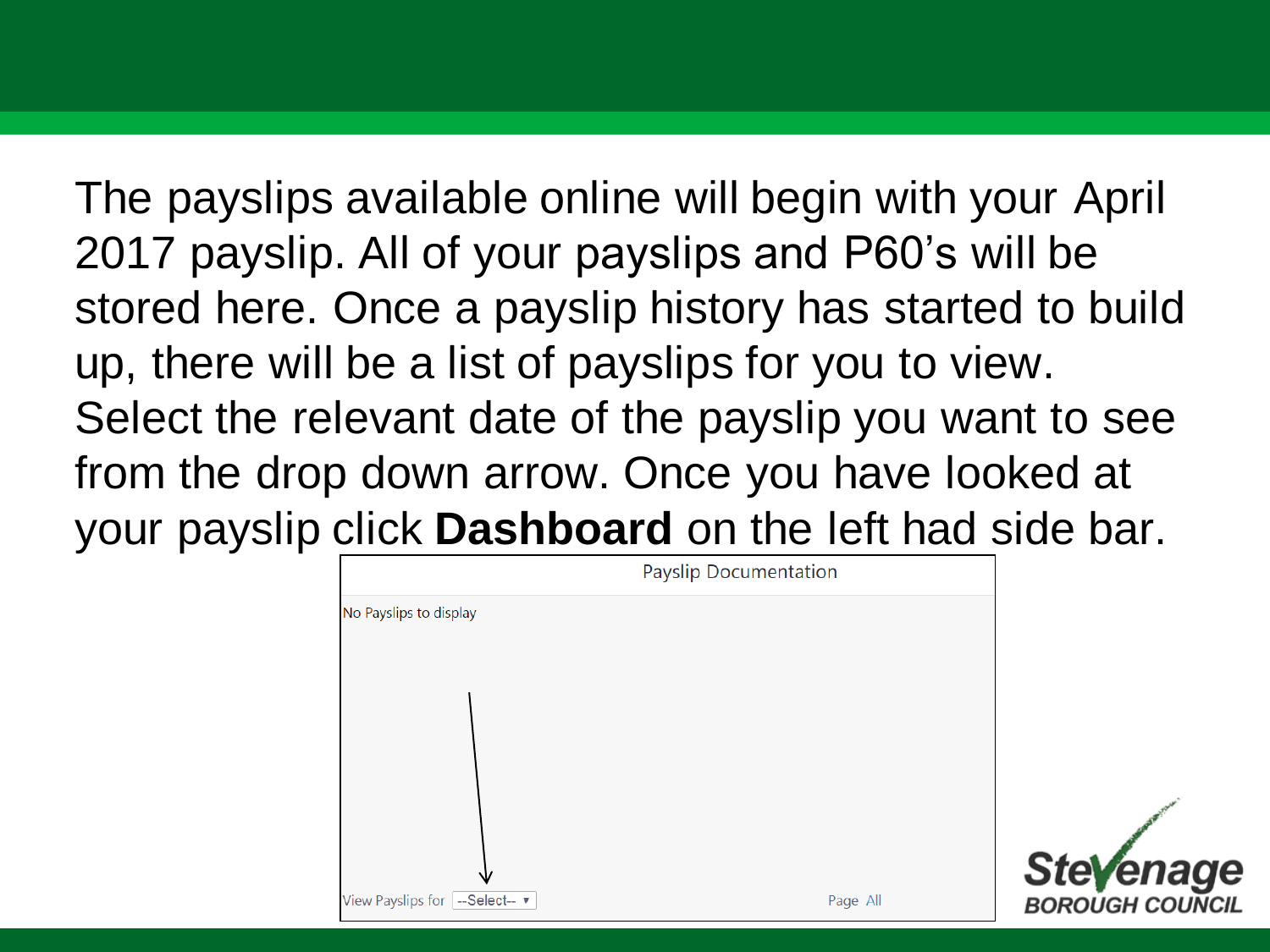#### **How to view and change your personal details**

**My Details** is a section for your personal information stored on MyView. This is accessed on the left hand sidebar. Click **My Details** to show all the options.



The following options are listed within this section of MyView:

Your Contact Details-

- Home address
- Telephone Number including work and personal contact information. E.g. mobile. Home, work, email addresses.

#### Bank Details

- Where you can update your bank details
- Personal Details
- Equal Opportunities

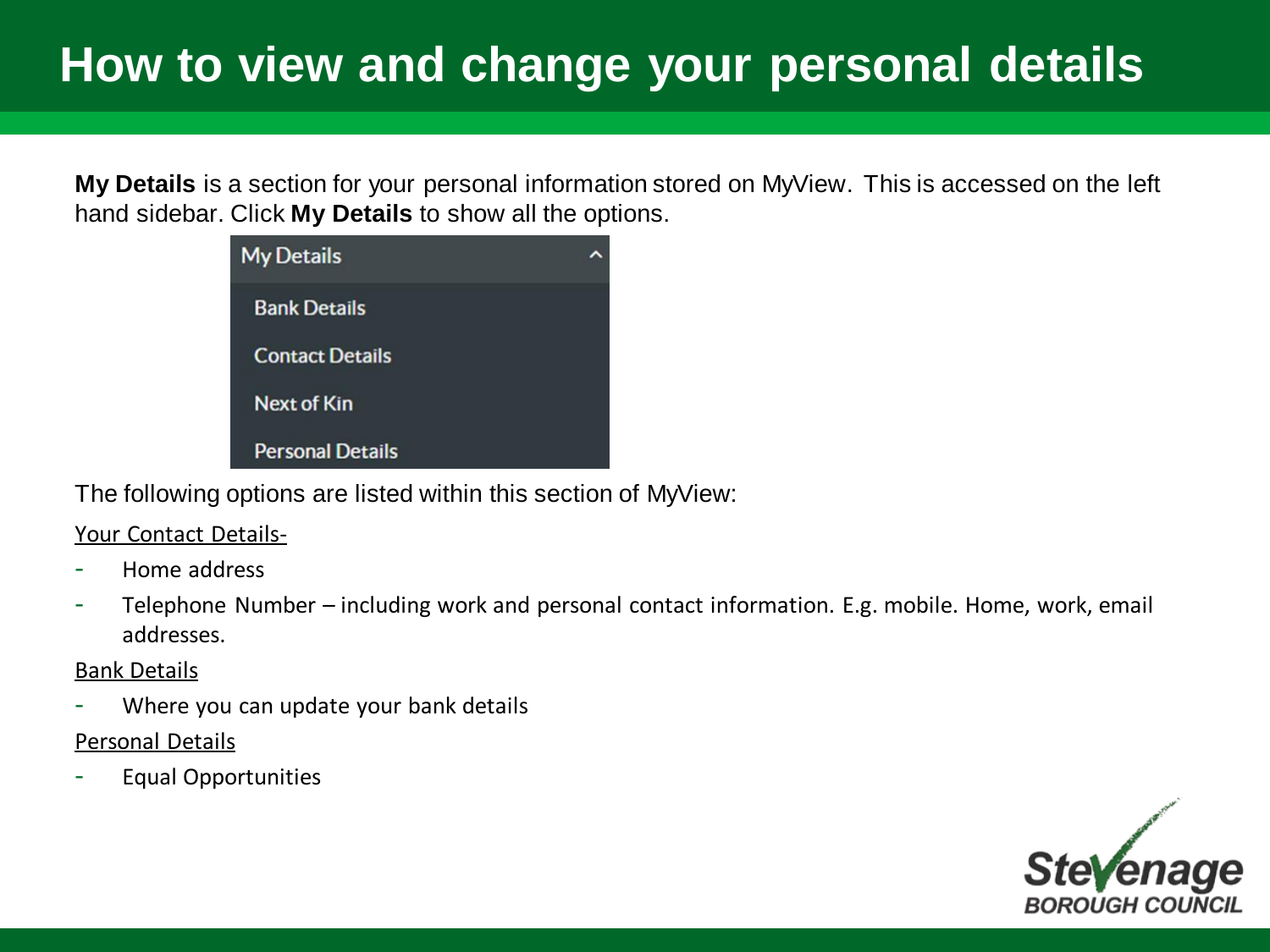To edit any of these details select 'My Details' and the left hand side panel shown in the screenshot below. Select which of the details that you wish to change. To update any of your details it follows the same steps shown below.



#### How to update your details?

- 1. The system will ask you for a date that you want the change to be effective from. If you wish it to be effective straight away then simply put today's date in.
- 2. Type in the information that you wish to change.
- 3. Select 'Submit'
- 4. You should see a 'Thank You' message saying that you have successfully updated your details.

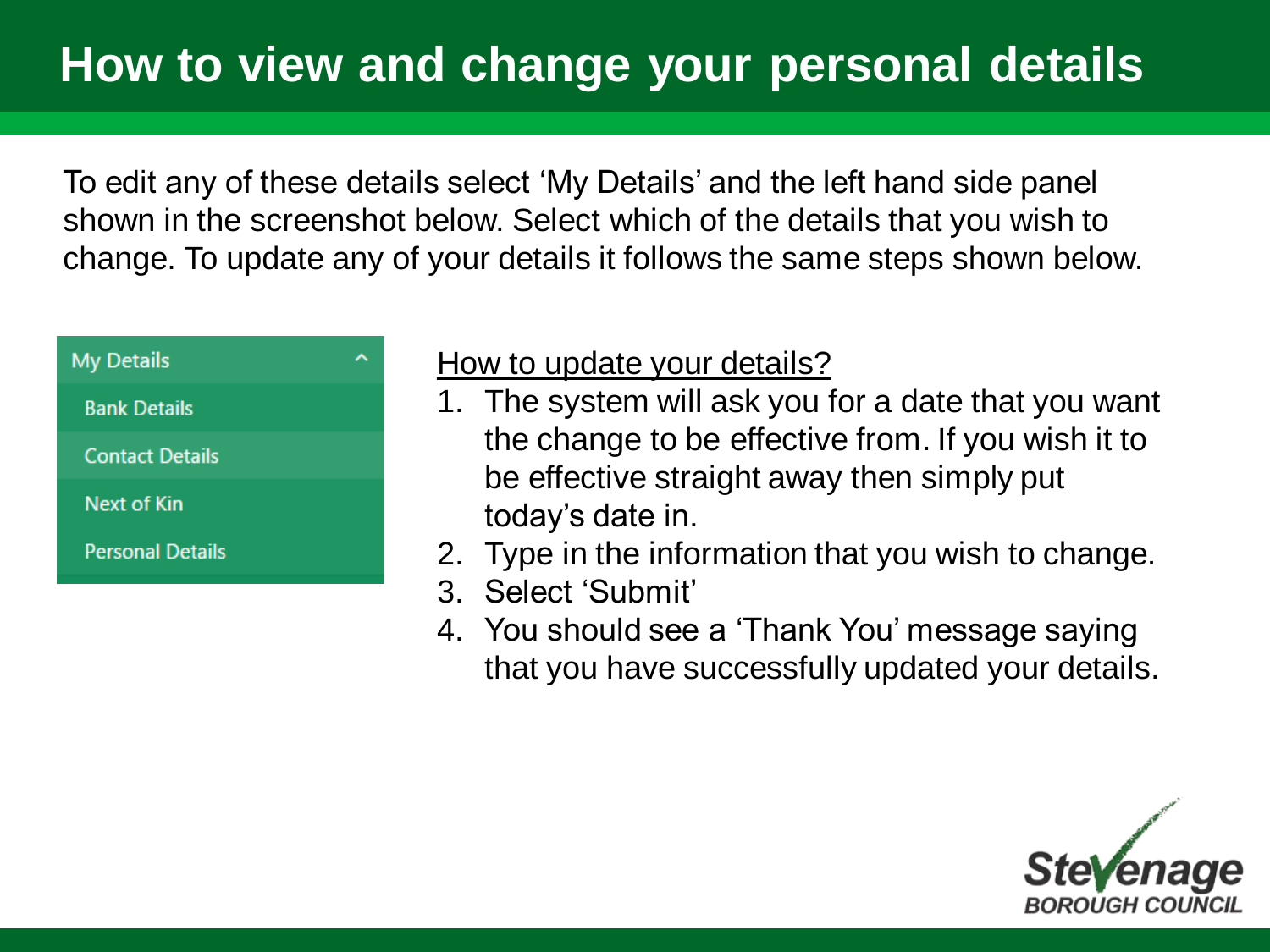On your dashboard you will be able to see the 'Leave Management' box. It is here that you will request annual leave. (Normal Annual Leave) **All annual leave will be in hours across the whole organisation.** 

The coloured bar shows the total of hours of annual leave you have. As you take annual leave, the blue balance bar will decrease.

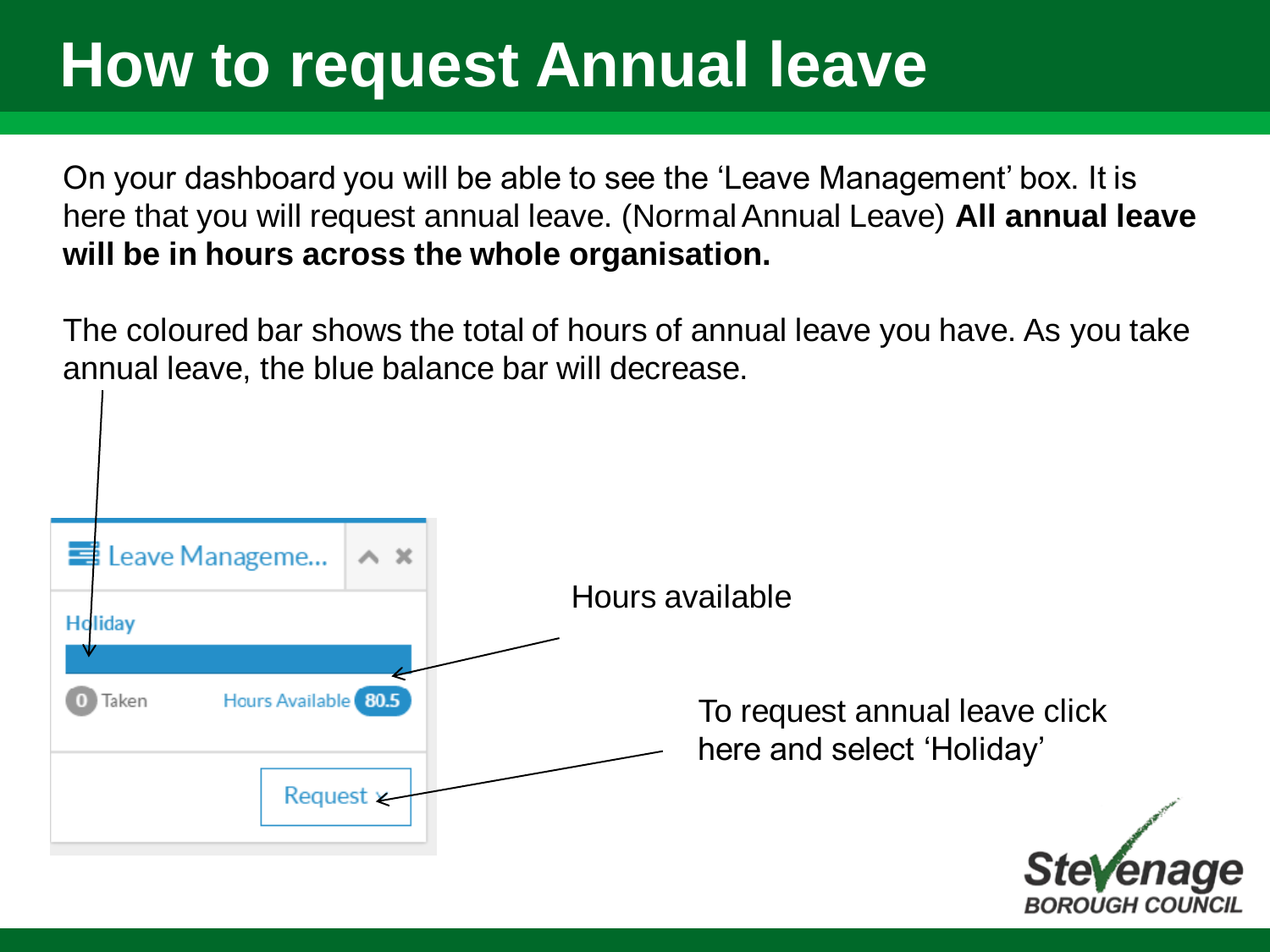#### Here is the '**Create Holiday**' page.

nable > Dashboard > Leave Management Balance

| Create Holiday - Annie Piper (900807) - Graduate (000409)<br>Please submit annual leave requests on this screen for authorisation by your manager |                       |                          |                           |
|---------------------------------------------------------------------------------------------------------------------------------------------------|-----------------------|--------------------------|---------------------------|
| Type                                                                                                                                              | Holiday               |                          |                           |
| Comments                                                                                                                                          |                       |                          |                           |
|                                                                                                                                                   | Dates                 | <b>Full Day Part Day</b> |                           |
| From *                                                                                                                                            | 鹽<br>01/03/2017       |                          |                           |
| $To *$                                                                                                                                            | 譜                     |                          |                           |
| <b>Total Time</b>                                                                                                                                 | hours<br>mins<br>0.00 | hrs decimal              | Confirm planned work time |

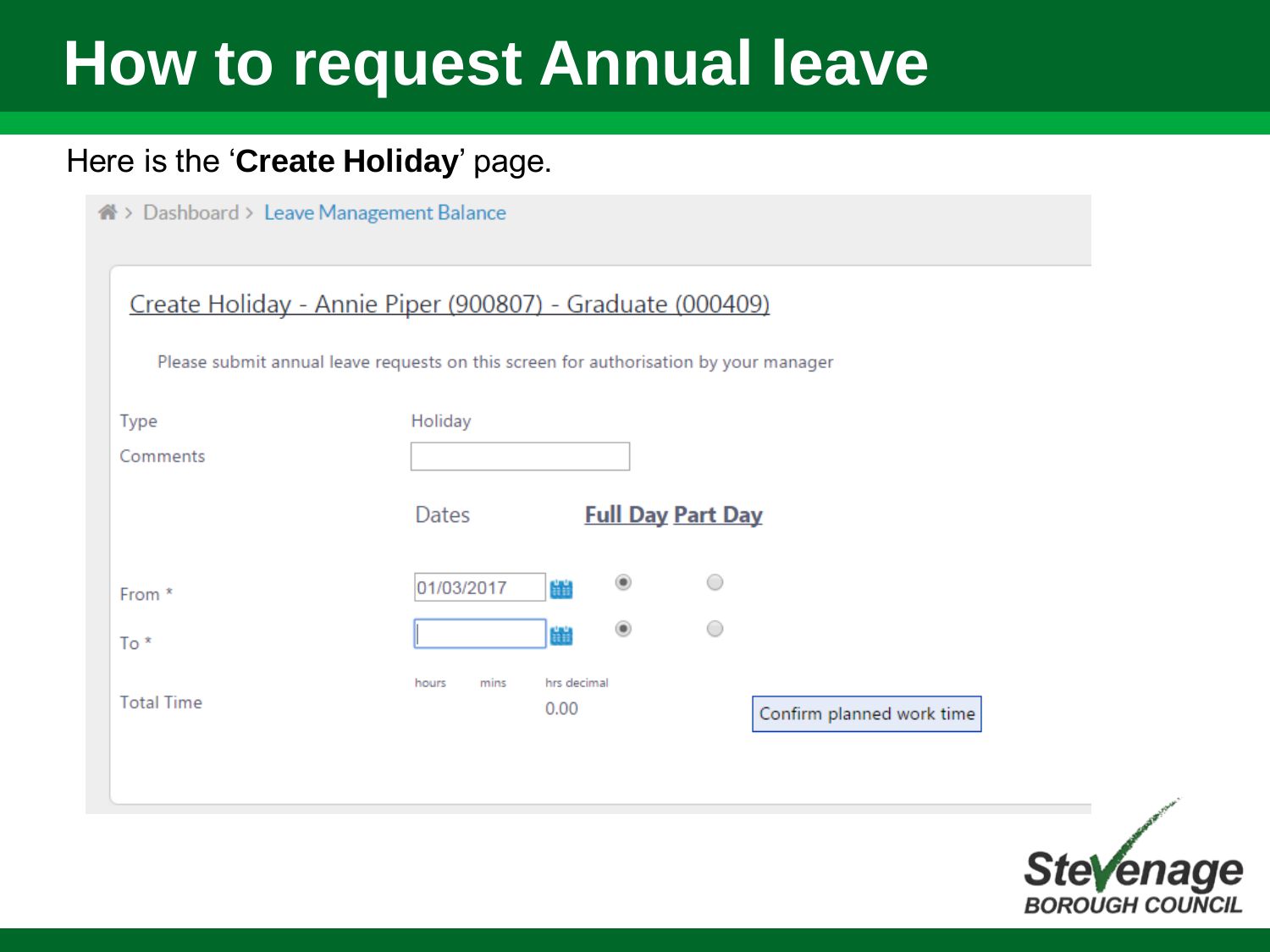- In the box '**From'** you can type in the date you want to have or click the blue calendar next to it and select the date. In the **'To'** box you put the last date you want off.
- The example below shows booking one day off. You can see that the system has pulled through the amount of hours that is being booked off below in **'Total Time'.**

| From *            | 01/03/2017 |            | 齸                   |  |
|-------------------|------------|------------|---------------------|--|
| $To *$            | 01/03/2017 |            | H                   |  |
| <b>Total Time</b> | hours<br>7 | mins<br>24 | hrs decimal<br>7.40 |  |
|                   |            |            |                     |  |

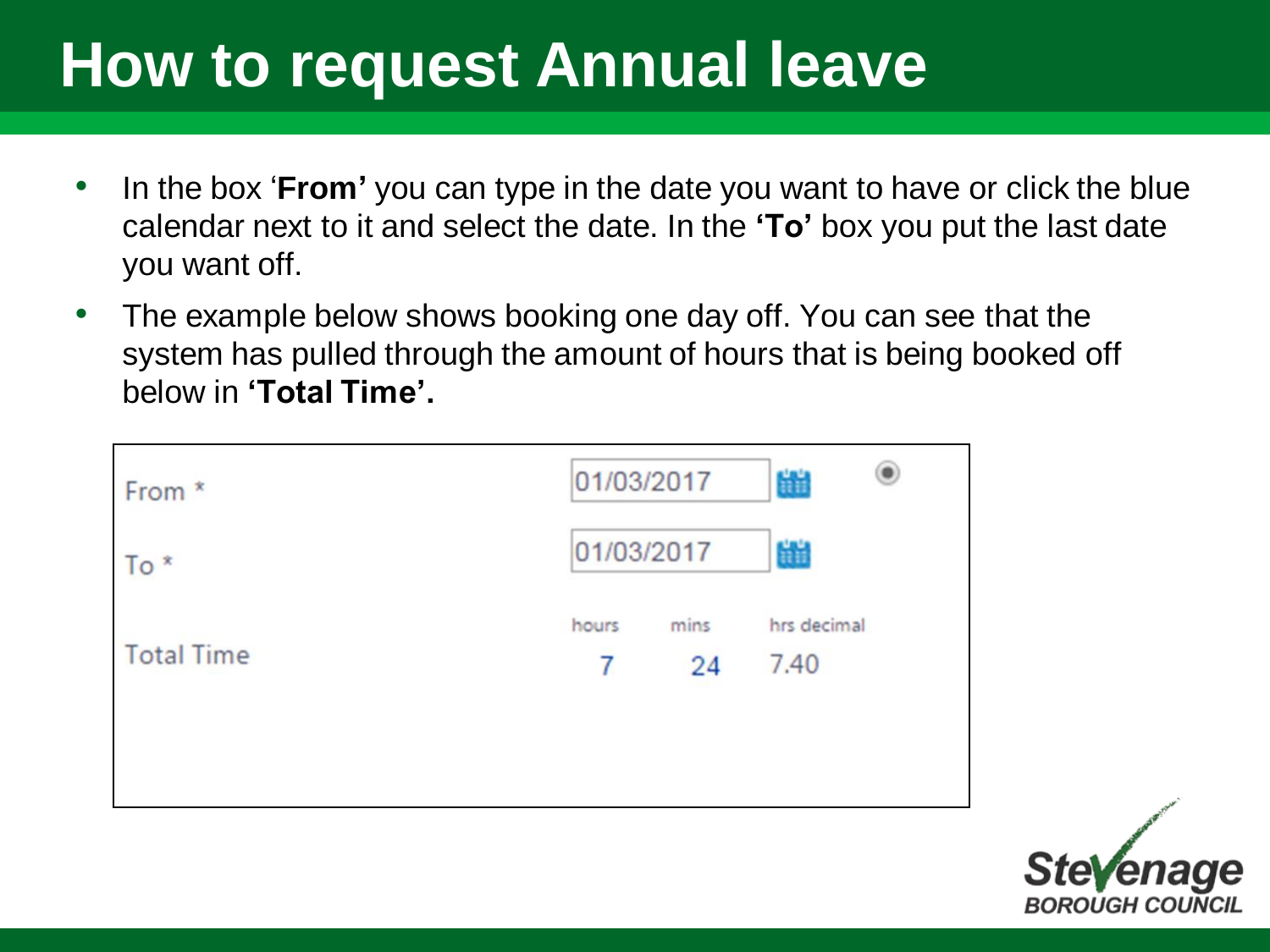| 4 > Dashboard > Leave Management Balance |                                                                                      |                                |  |
|------------------------------------------|--------------------------------------------------------------------------------------|--------------------------------|--|
|                                          | Create Holiday - Annie Piper (900807) - Graduate (000409)                            |                                |  |
|                                          | Please submit annual leave requests on this screen for authorisation by your manager |                                |  |
| Type<br>Comments                         | Holiday                                                                              |                                |  |
|                                          | <b>Dates</b>                                                                         | <b>Full Day Part Day</b>       |  |
| From *                                   | $^{\circ}$<br>01/03/2017                                                             | $\bigcirc$                     |  |
| $To *$                                   | $^{\circ}$                                                                           | $\bigcirc$                     |  |
| <b>Total Time</b>                        | hrs decimal<br>hours<br>mins<br>0.00                                                 | ⋖<br>Confirm planned work time |  |
|                                          |                                                                                      |                                |  |

Then you must select your '**Confirm planned work time**' to view your work pattern. This to make sure that your work pattern is correct. Select '**Save'.** 

If your work pattern appears to be incorrect then please contact HR and they will be able to correct this for you.

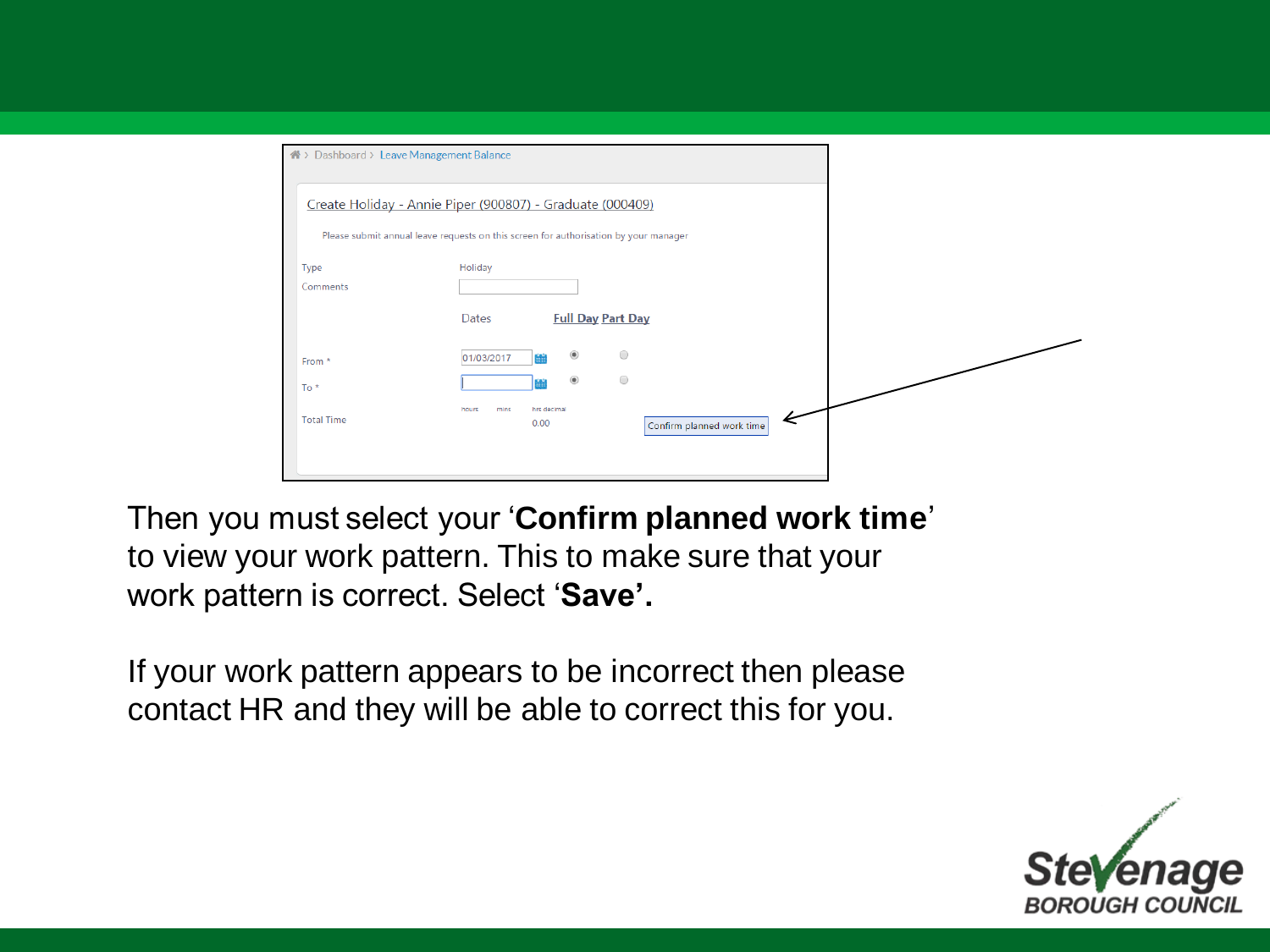Here is an example of booking 2 hours of annual leave. This is useful for staff who do not have Flexi Time. It is important to ensure that the '**To'** and '**From'**  dates are completed and that the '**Time'** and total hours off is also filled.

|                   | Create Holiday - Annie Piper (900807) - Graduate (000409)                                                     | HR Intranet      |
|-------------------|---------------------------------------------------------------------------------------------------------------|------------------|
|                   | Please submit annual leave requests on this screen for authorisation by your manager                          |                  |
| Type              | Holiday                                                                                                       |                  |
| Comments          |                                                                                                               |                  |
|                   | <b>Full Day Part Day</b><br><b>Time</b><br><b>Hours off</b><br>Dates<br>e.g. 15:30 for half hh mm hrs decimal |                  |
| From *            | past three<br>$\circ$<br>$^\circledR$<br>2.00<br>07/03/2017<br>2<br>$\mathbf 0$<br>ينين<br>15:30              |                  |
| $To *$            | 07/03/2017                                                                                                    |                  |
|                   | mins<br>hrs decimal<br>hours                                                                                  |                  |
| <b>Total Time</b> | 2.00<br>$\overline{2}$<br>0<br>Confirm planned work time                                                      |                  |
|                   |                                                                                                               |                  |
|                   |                                                                                                               |                  |
|                   |                                                                                                               | Submit<br>Cancel |
|                   |                                                                                                               |                  |

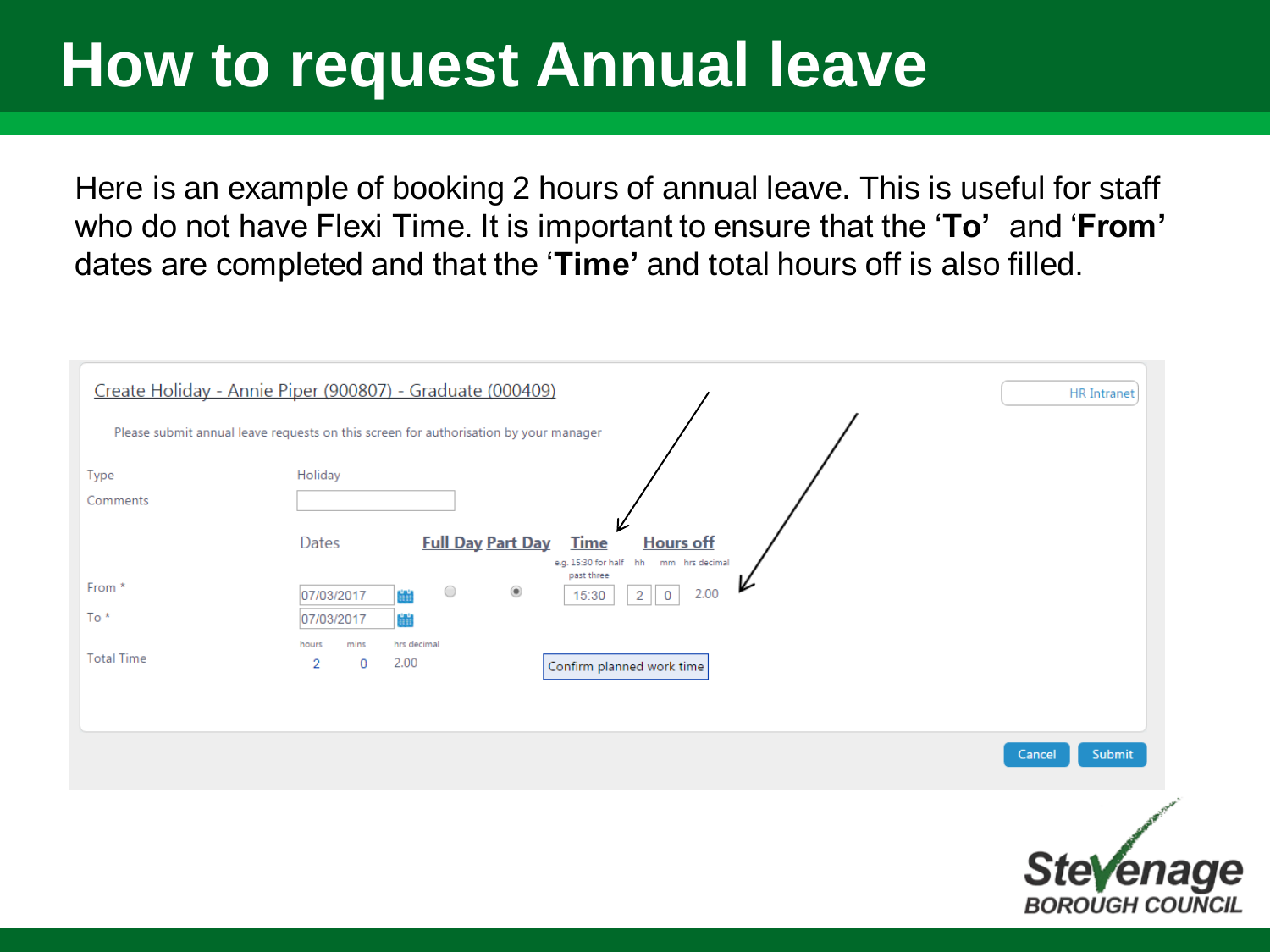The total time displayed at the bottom of this page, is pulled from your work pattern that HR have collected over the past few months. If you believe this total number of hours is incorrect, then please contact HR immediately.

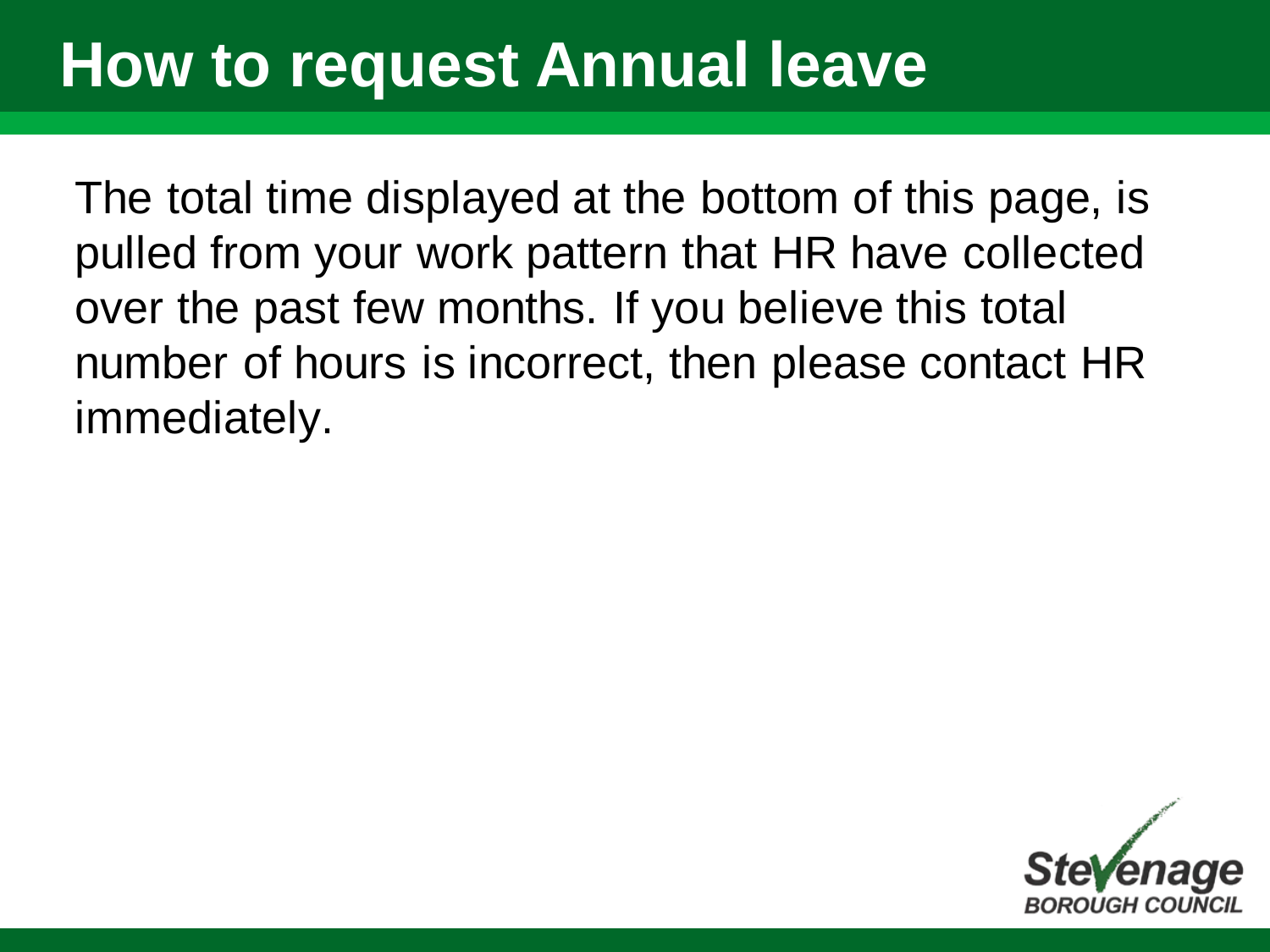#### After selecting **Submit** this notification should appear.



Thank you.

You have successfully submitted the absence record.

This notification means that your request for annual leave has been submitted to your line manager for approval.

Once you line manager has authorised or declined your request, you will receive an email with the outcome.



Close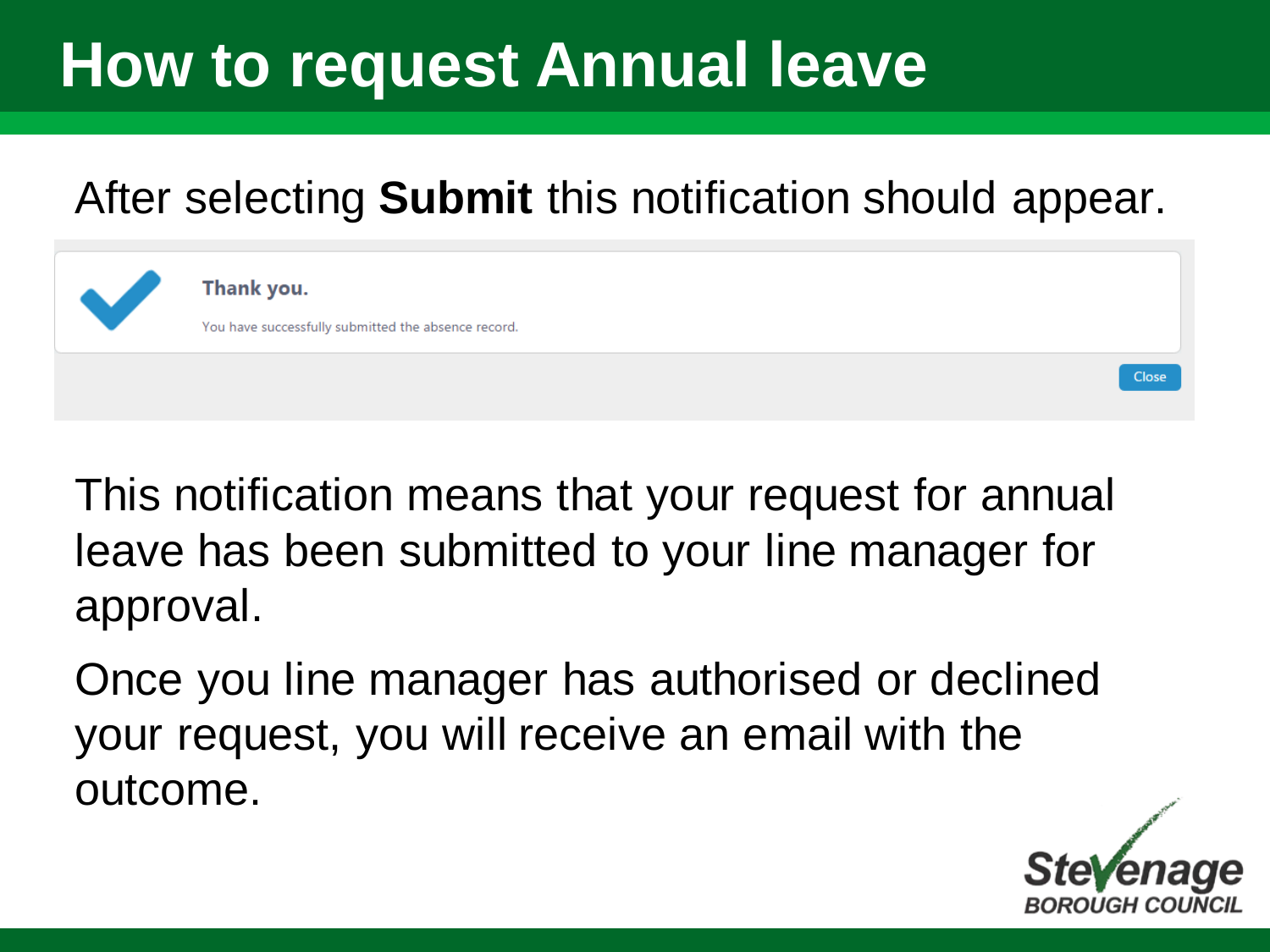#### **Flexi-time Request**

To request a full or half day of Flexi-time go to '**Create Absence'** on the left hand sidebar. For those with management responsibility this is called **'Time Management'.** Click '**Employee Calendar View'.** The calendar as seen below will appear.

|                                                     |                              | Time Management - Clare Davies (900517) - Senior HR Manager (000713)                 |               |                             |                        |                 |               |          |
|-----------------------------------------------------|------------------------------|--------------------------------------------------------------------------------------|---------------|-----------------------------|------------------------|-----------------|---------------|----------|
|                                                     |                              | Please submit annual leave requests on this screen for authorisation by your manager |               |                             |                        |                 |               |          |
| Contract Type:                                      | <b>PTPERM</b>                | Holiday:                                                                             |               | <b>Outstanding Balances</b> |                        |                 |               |          |
| <b>Contract Status:</b><br><b>Contracted Hours:</b> | Permanent<br>27              |                                                                                      |               |                             | 130 Hours              |                 |               |          |
| < Previous                                          |                              |                                                                                      |               |                             | Week Ending 23/04/2017 |                 |               |          |
|                                                     | <b>Monday</b>                | <b>Tuesday</b>                                                                       | Wednesday     | <b>Thursday</b>             | Friday                 | <b>Saturday</b> | <b>Sunday</b> |          |
| <b>Week Ending</b>                                  | Hrs/Cash Type<br><b>Type</b> | Hrs/Cash Type                                                                        | Hrs/Cash Type | Hrs/Cash Type               | Hrs/Cash   Type        | Hrs/Cash   Type | Hrs/Cash      | Category |
| 12/03/2017                                          |                              |                                                                                      |               |                             |                        |                 |               |          |
| 19/03/2017                                          |                              |                                                                                      |               |                             |                        |                 |               |          |
| 26/03/2017                                          |                              |                                                                                      |               |                             |                        |                 |               |          |
| 02/04/2017                                          |                              |                                                                                      |               |                             |                        |                 |               |          |
| 09/04/2017                                          |                              |                                                                                      |               |                             |                        |                 |               |          |
| 16/04/2017                                          |                              |                                                                                      |               |                             |                        |                 |               |          |
| 23/04/2017                                          |                              |                                                                                      |               |                             |                        |                 |               |          |
| 30/04/2017                                          |                              |                                                                                      |               |                             |                        |                 |               |          |
| 07/05/2017                                          |                              |                                                                                      |               |                             |                        |                 |               |          |
| 14/05/2017                                          |                              |                                                                                      |               |                             |                        |                 |               |          |
| 21/05/2017                                          |                              |                                                                                      |               |                             |                        |                 |               |          |
| 28/05/2017                                          |                              |                                                                                      |               |                             |                        |                 |               |          |
|                                                     |                              |                                                                                      |               |                             |                        |                 |               |          |

**Stevenage BOROUGH COUNCIL**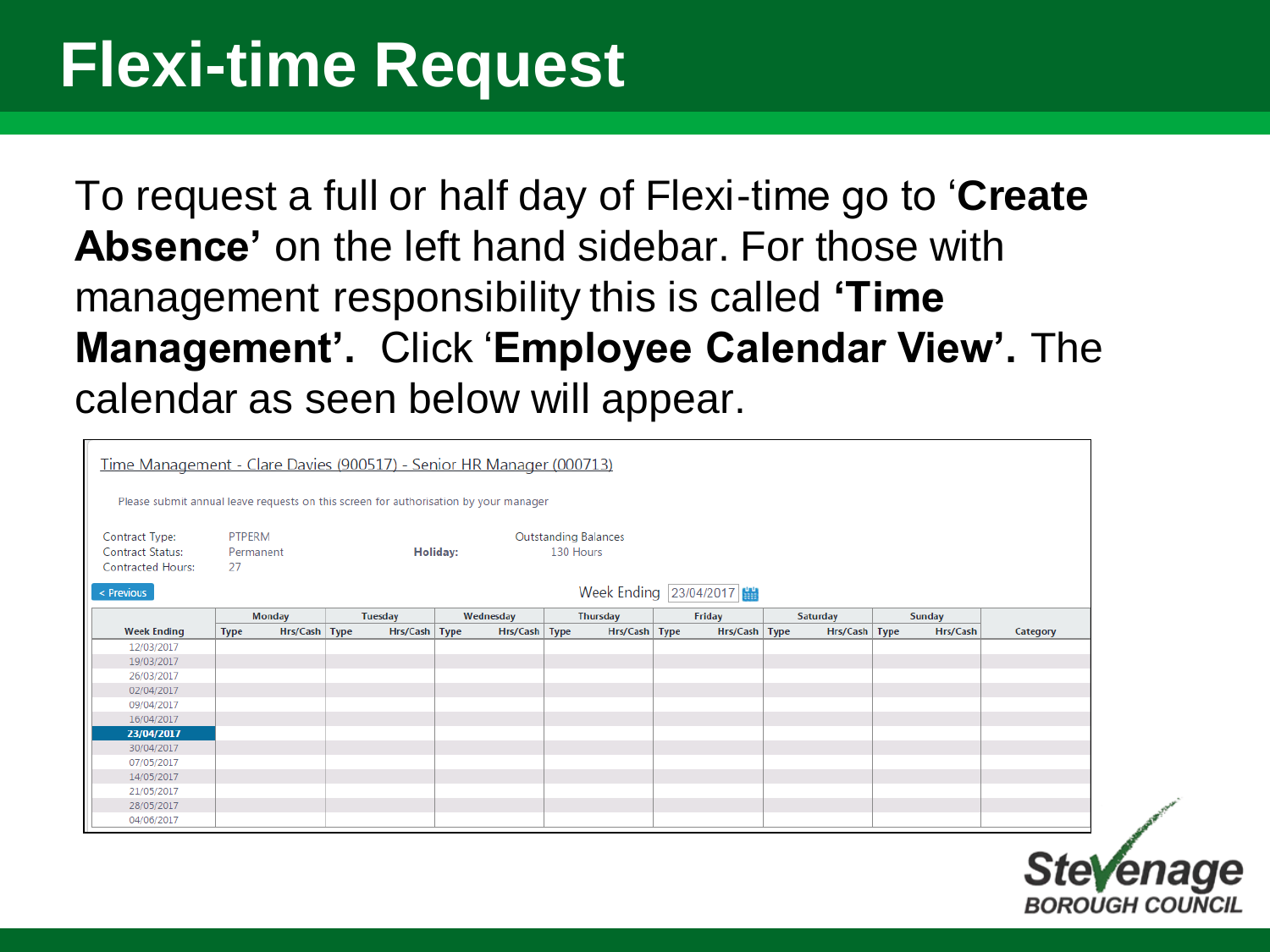Right click on the date that you wish to request off, select **'Add'** and then **'Flexi'.** 

This will pull you through to a similar screen to annual leave. Select the dates you wish to request off, whether it is a full or half day of Flexi and select **'Submit'.** 

This will send an email to your line manager. Once they have authorised or declined your request, you will receive an email with the outcome.